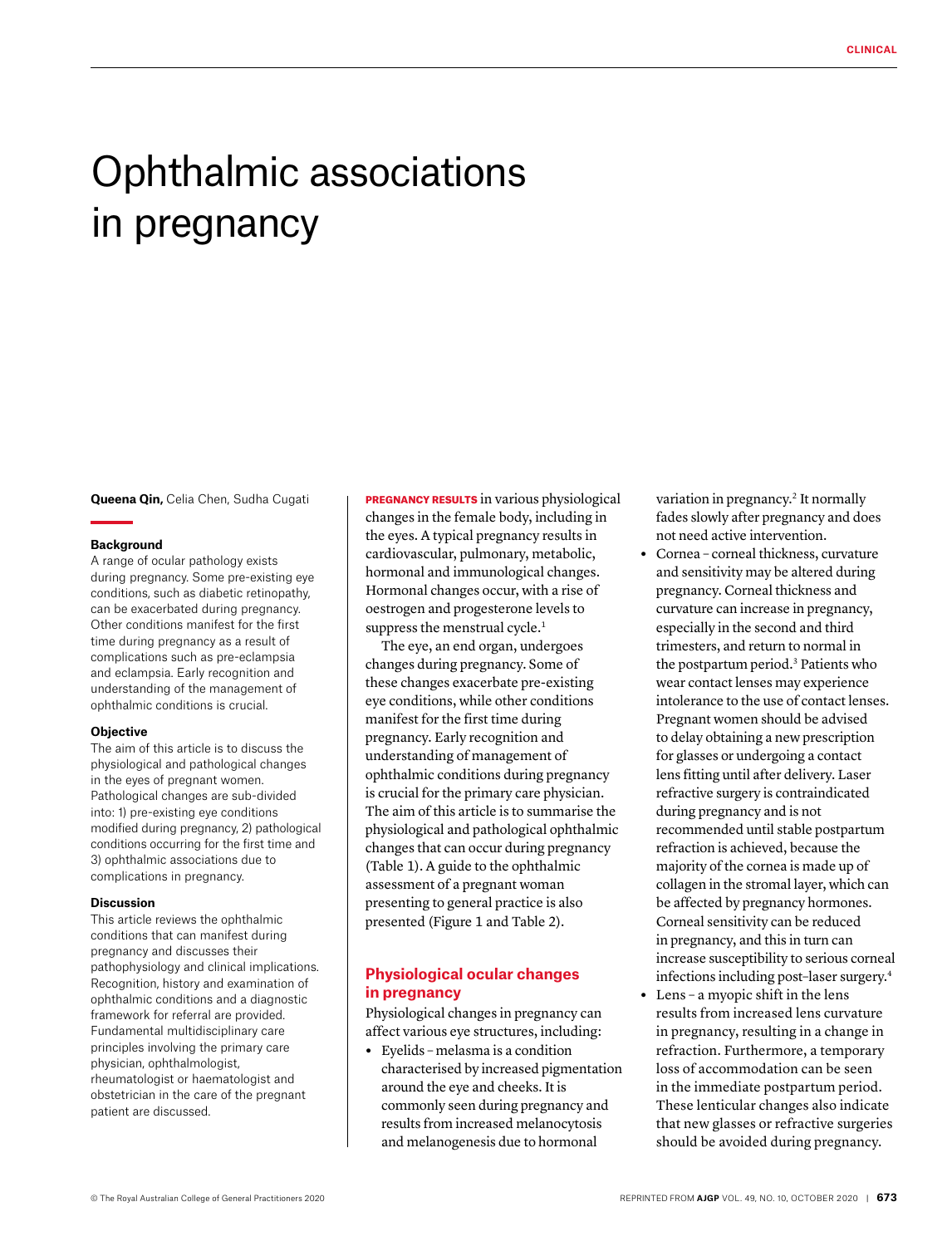# **Pathological ocular changes in pregnancy**

# **Pre-existing eye conditions modified during pregnancy**

## Diabetic retinopathy

Diabetic retinopathy is a common ocular condition, and progression of diabetic retinopathy during pregnancy is seen in both types 1 and 2 diabetes, especially during the second and third trimesters (Figure 2). The prevalence of diabetic retinopathy in patients with type 2 diabetes is 14% during pregnancy.5 The degree of diabetic retinopathy at the start of pregnancy, glycosylated haemoglobin control, duration of diabetes and presence of hypertension are known risk factors for worsening of diabetic retinopathy during pregnancy.6,7 Regression of diabetic retinopathy and spontaneous recovery of vision often occur in the postpartum period. Gestational diabetes carries a very small risk (<1%) of developing retinopathy, and ophthalmologic examination is not necessary.8

An early discussion about pregnancy with patients who have diabetes may be advisable.<sup>9</sup> Good prognostic factors include tight glycaemic control prior to conception and recent onset of diabetes at the time of pregnancy. Controlling risk factors such as blood sugar levels and hypertension is crucial for women with diabetes.<sup>10,11</sup> Ocular examination is recommended before conception and again during the first trimester for women with diabetes. The Royal Australian and New Zealand College of Ophthalmologists

**Table 1. Ophthalmic associations in pregnancy**

(RANZCO) recommends referral to an ophthalmologist within four weeks of the initial ophthalmic exam.12 Diabetic macular oedema, a hallmark of severe diabetic retinopathy that leads to vision loss, may develop during pregnancy

(Figure 2B). The safety of intravitreal anti–vascular endothelial growth factor treatment is not established and hence best avoided;13 intravitreal triamcinolone is a safe alternative. Crucially, eyes with existing or worsening diabetes sequalae

## **Table 2. Vision change in a pregnant woman: A guide for patient symptomatology49,50**

| <b>Symptoms to guide urgency of</b><br>referral to ophthalmologist | <b>Associated eye condition</b>                                                                                                   |  |
|--------------------------------------------------------------------|-----------------------------------------------------------------------------------------------------------------------------------|--|
| <b>Urgent</b>                                                      |                                                                                                                                   |  |
| Transient vision loss (vision returns to<br>normal <24 hours)      | Papilloedema, amarosis fugax                                                                                                      |  |
| Sudden painless vision loss (>24 hours)                            | Retinal artery or vein occlusion, serous retinal<br>detachment, vitreous hemorrhage, optic disc<br>ischaemia                      |  |
| Sudden painful vision loss                                         | Acute angle closure glaucoma, optic disc<br>neuritis (pain with eye movement in >50% of<br>cases), intraocular infection          |  |
| Sudden loss of visual field                                        | Optic neuritis, meningioma, branch retinal<br>artery or vein occlusion, occipital lobe<br>pathology, optic tract lesion, glaucoma |  |
| Diplopia monocular (symptom can be<br>elicited from one eye only)  | Refractive error, cornea disease, iris pathology                                                                                  |  |
| Diplopia binocular (symptoms present<br>when both eyes are open)   | Cranial nerve palsies - 3rd/4th/5th/6th                                                                                           |  |
| Intermediate urgency                                               |                                                                                                                                   |  |
| Gradual painless loss of vision (over<br>months or years)          | Refractive error, glaucoma, diabetic retinopathy<br>or associated diabetic macular oedema                                         |  |
| Non-urgent                                                         |                                                                                                                                   |  |
| Burning/itching/tearing without pain                               | Blepharitis, dry-eye syndrome, conjunctivitis,<br>contact lens-related problems                                                   |  |

| <b>Physiological ocular</b><br>changes in pregnancy                | <b>Pathological pre-existing</b><br>eye conditions worsening<br>during pregnancy                                    | <b>Pathological eye conditions</b><br>occurring for the first time<br>during pregnancy | Pathological systemic pregnancy<br>complications leading to eye<br>conditions                                                                                                                                                                                              |
|--------------------------------------------------------------------|---------------------------------------------------------------------------------------------------------------------|----------------------------------------------------------------------------------------|----------------------------------------------------------------------------------------------------------------------------------------------------------------------------------------------------------------------------------------------------------------------------|
| • Melasma<br>• Cornea thickness and<br>curvature<br>• Myopic shift | • Diabetic retinopathy<br>$\cdot$ Glaucoma <sup>*</sup><br>Idiopathic intracranial<br>hypertension<br>• Meningiomas | Central serous<br>٠<br>chorioretinopathy<br>Uveal melanoma<br>$\bullet$                | • Pre-eclampsia and eclampsia<br>• Disseminated intravascular<br>coagulopathy<br>• Antiphospholipid antibody syndrome<br>• HELLP (haemolysis, elevated liver<br>enzymes, low platelets) syndrome<br>• Pituitary adenoma<br>• Thrombocytopenic purpura<br>• Grave's disease |

*\*Pregnancy-related physiological changes may protect against glaucoma, with reduced intraocular pressure during pregnancy.*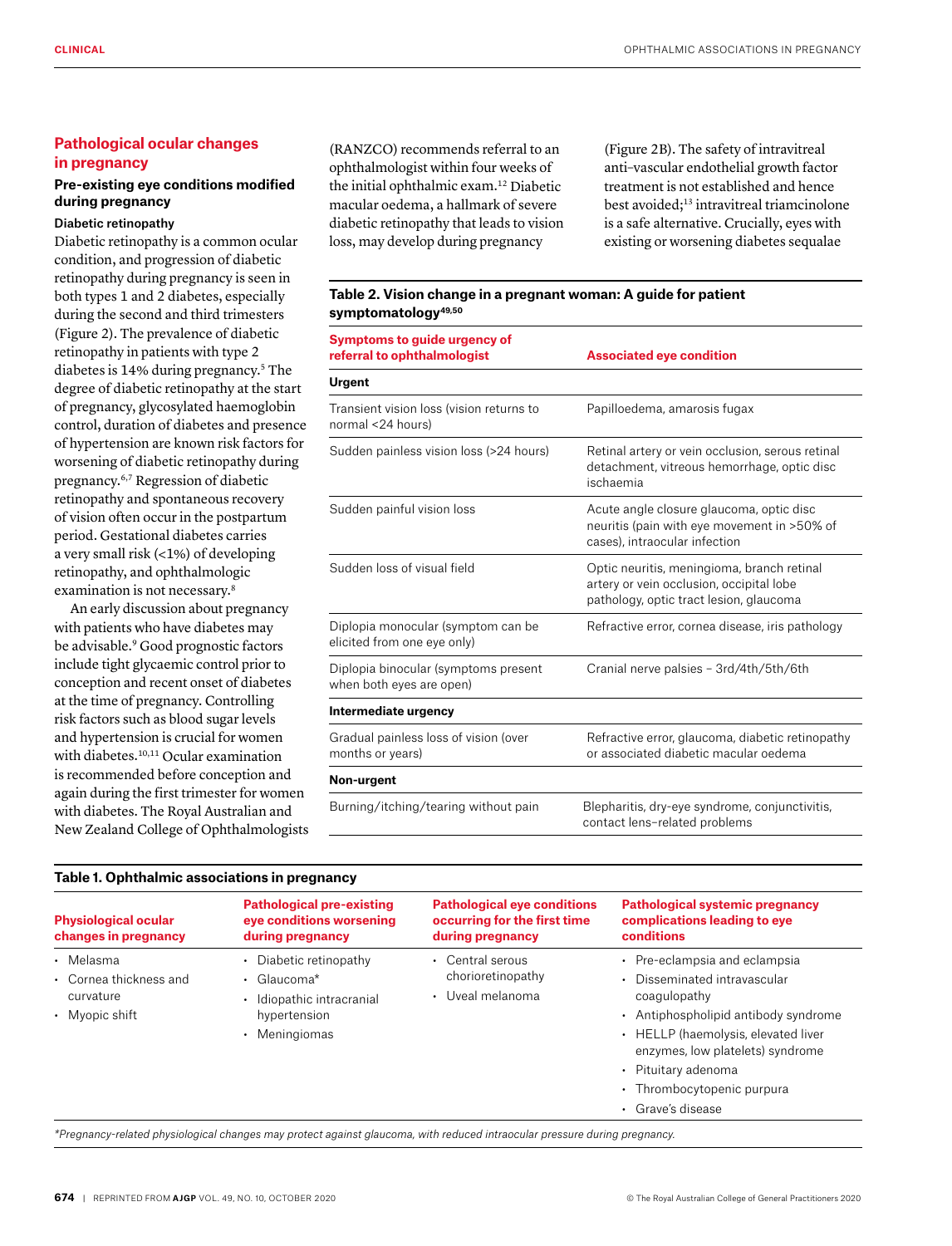such as non-clearing vitreous haemorrhage and tractional retinal detachments may be considered for surgical intervention.<sup>14</sup>

#### Glaucoma

Glaucoma is a condition in which there is an elevated intraocular pressure (IOP), which can damage the optic nerve and cause visual field loss. Risk factors for

primary open angle glaucoma include age, family history, previous trauma and myopia. Glaucoma may become more prevalent in women who are choosing to start families later, and may have pre-existing glaucoma while pregnant.

Physiological changes during pregnancy are protective against glaucoma. The level of female sex hormones during pregnancy

also protects the optic nerve. These physiological effects and IOP return to baseline three months postpartum.<sup>15</sup>

In patients with pre-existing glaucoma, preconception counselling is important to assess the safety of IOP-lowering medication (Table 3). Laser trabeculoplasty is a safe option during pregnancy for refractive elevated IOP not



#### **Pregnant patient with diabetes:**

Patient planning for pregnancy: comprehensive eye assessment with optometrist to exclude diabetic retinopathy. If retinopathy is present, routine referral to an ophthalmologist within four weeks.

Patient who is pregnant requires examination in the first trimester with referral to an ophthalmologist within four weeks.

#### **Standard ophthalmic history at general practice:**

Presenting complaint – vision loss/visual field loss/diplopia/flashes and floaters/pain

Past ocular history

#### **With the assistance of optometrist or ophthalmologist:**

Ophthalmic exam – anterior eye exam (slit lamp)

Diagnostic tools – pinhole visual acuity, intraocular pressure, dilation

Figure 1. Ophthalmology: A diagnostic pathway for the pregnant patient<sup>12,48</sup>

*\*Ocular conditions that are deemed 'not sight-threatening' may worsen and progress to more severe manifestations that require specialist opinion. Pregnant patients who do not have a sight-threatening condition but have a known previous diagnosis can benefit from timely referral to their previous ophthalmologist and/or other subspecialist service.*

*GP, general practitioner*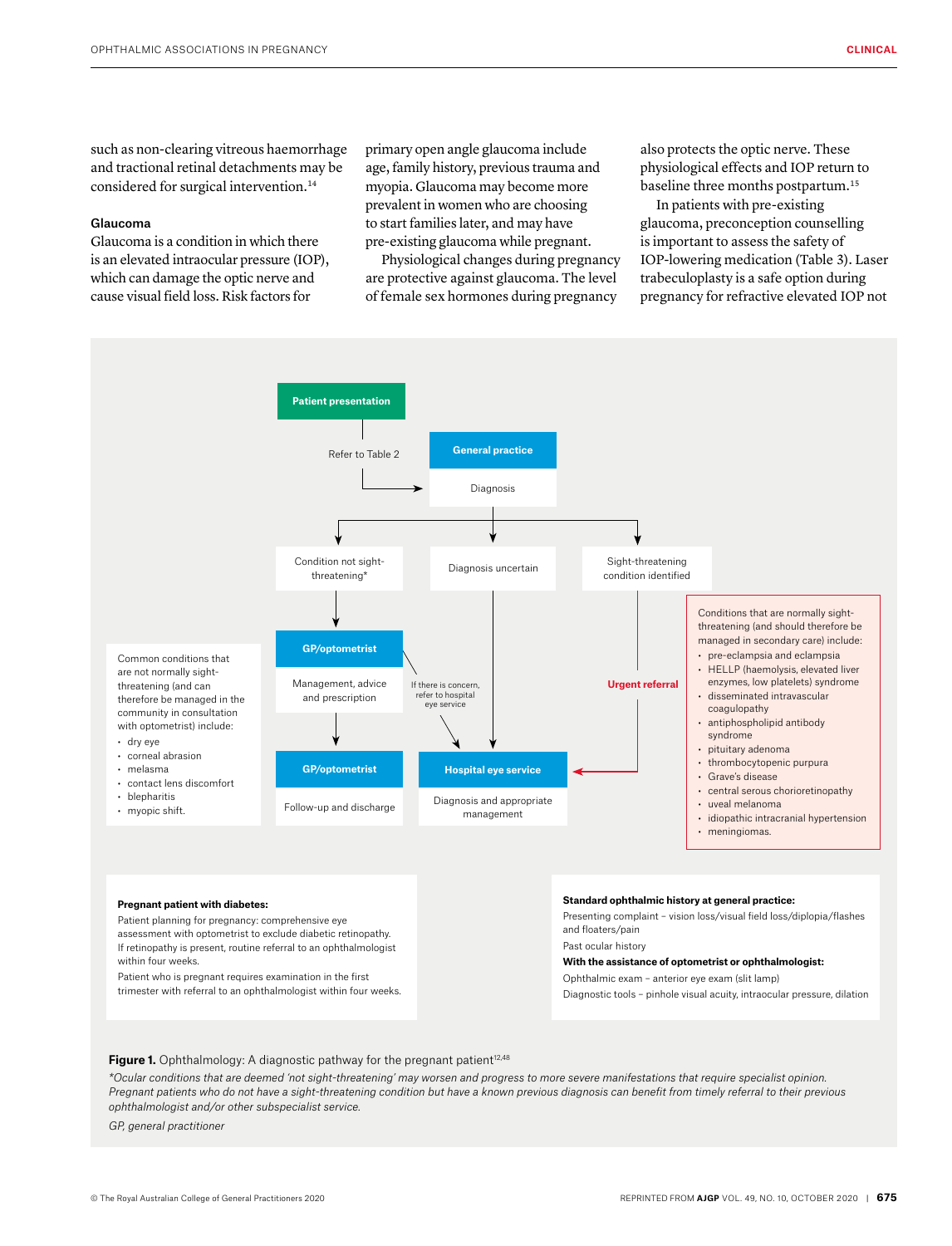controlled by medication or as an initial treatment option.<sup>16</sup>

# Idiopathic intracranial hypertension

Idiopathic intracranial hypertension (IIH) results from elevated intracranial pressure without a known cause of hydrocephalus or brain tumour with normal cerebral spinal fluid composition. The clinical presentation may include headaches, nausea, pulsatile tinnitus and obscuration of vision from papilledema (Figure 3). Pre-existing IIH can worsen during pregnancy as a result of additional weight gain. Lumbar puncture, under neurology physician supervision, is safe during pregnancy. Serial lumbar punctures may be performed to treat severe refractory disease to provide relief from headaches and vision loss.17 Acetazolamide is classed as pregnancy category B2 medication; however, a recent retrospective clinical study showed it is relatively safe for the management of IIH in pregnancy.<sup>18</sup>

# Meningioma

Although a typically slow-growing tumour, a meningioma can have accelerated growth in pregnancy because of increasing oestrogen and progesterone levels and vascular endothelial growth factors.19 The incidence of meningiomas during pregnancy is estimated at 5.6 cases in 100,000 pregnant women.20 A pre-existing sphenoid bone meningioma near the optic canal can result in compressive optic neuropathy. Pregnant patients with known meningiomas should have baseline visits with their neurosurgeons and neuro-ophthalmologists, with ongoing follow-up as per their specialists' recommendations.21

# **Pathological conditions occurring for the first time in pregnancy**

Central serous chorioretinopathy Central serous chorioretinopathy (CSCR) is defined as a fluid-filled detachment of the neurosensory retina due to focal leakage at the retinal pigment epithelium level (Figure 4A). Symptoms can vary from halos and blurred vision to severe central vision metamorphopsia. Recent studies have shown an increased risk for CSCR during pregnancy due to increased

cortisol levels and other hormonal variations in pregnant women.<sup>22</sup> CSCR can occur in all trimesters of pregnancy and usually resolves postpartum without any treatment (Figure 4B).<sup>23</sup> It can recur in subsequent pregnancies.<sup>24</sup>

#### Uveal melanoma

There is a documented higher incidence of ocular melanoma and rapid progression in pregnant women, compared with non-pregnant women.25 The mechanism of tumour growth during pregnancy is unclear, as hormonal correlation with the pathophysiology of melanoma has not yet been established.26

# **Ophthalmic associations due to complications in pregnancy**

The following conditions in pregnancy can be associated with visual symptoms.

Management of these conditions includes a multidisciplinary approach with the general practitioner being the central point of contact.

## Pre-eclampsia and eclampsia

The visual system is affected in approximately 25% of patients with pre-eclampsia and 50% of patients with eclampsia. Symptoms include blurred vision, visual field defects and diplopia.27 Pre-eclampsia causes severe arteriolar spasm due to vasospasm with increased resistance to blood flow and generalised constriction of retinal arterioles.28 The severity of retinopathy in patients with pre-eclampsia is inversely related to fetal birth weight.<sup>29</sup>

Fundus findings in pre-eclampsia may include retinal arteriole narrowing, tortuosity, retinal haemorrhage and

| Table 3. Glaucoma medication in pregnancy <sup>51</sup> |                                                     |                        |  |
|---------------------------------------------------------|-----------------------------------------------------|------------------------|--|
| Class                                                   | <b>Medication</b>                                   | <b>Pregnancy class</b> |  |
| Prostaglandin analogue                                  | Bimatoprost, latanoprost,<br>tafluprost, travoprost | В                      |  |
| Beta-blocker                                            | Betaxolol, timolol                                  | С                      |  |
| Alpha-2 agonist                                         | Apraclonidine, brimonidine                          | В                      |  |
| Carbonic anhydrase inhibitor                            | Brinzolamide, dorzolamide                           | B                      |  |
| Cholinergic                                             | Pilocarpine                                         | В                      |  |



**Figure 2.** Fundus examination and optical coherence tomography imaging of a pregnant woman aged 22 years with type 2 diabetes

**a.** At 15 weeks' gestation (visual acuity 6/18); **b.** At 20 weeks' gestation showing worsening of diabetic retinopathy and macular oedema in both eyes (visual acuity 6/36; h – retinal haemorrhage; e – retinal exudates)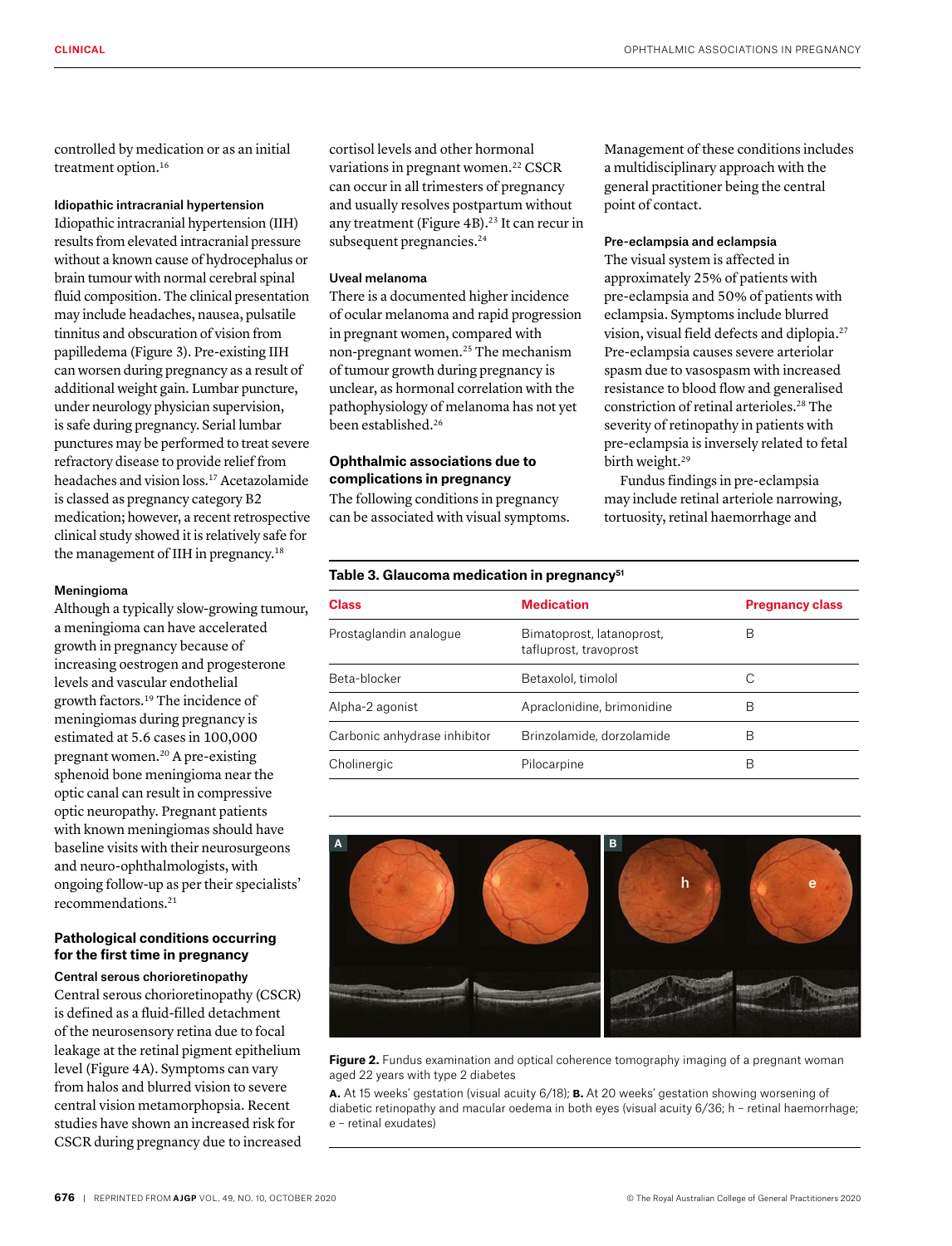#### **Right optic disc Left optic disc**



**Figure 3.** Serial fundus photographs of a patient with idiopathic intracranial hypertension **a.** At baseline prior to conceiving, showing mild bilateral optic disc swelling; **b.** The disc's swelling worsened during pregnancy in the second trimester, with increasing blurring of the disc margins; **c.** Swelling was managed with a lumbar puncture to lower the intracranial pressure, and the disc swelling improved post–lumbar puncture.

optic nerve swelling (Figure 5A). Acute blindness in women with pre-eclampsia and eclampsia is often caused by serous retinal detachment or cortical blindness.30 Cortical blindness is described as acute blindness with normal fundoscopy findings and pupillary function. The pathophysiology of cortical blindness is attributed to vasoconstriction of vessels of posterior cerebral circulation. Most women with cortical blindness recover full sight postpartum, usually after 48-72 hours;<sup>31</sup> residual retinal signs like Elschnig spots, pigment epithelium changes and optic atrophy may occur (Figure 5B).

## Haemolysis, elevated liver enzymes, low platelets

Haemolysis, elevated liver enzymes, low platelets (HELLP) syndrome is a severe variant of pre-eclampsia and eclampsia. Patients with HELLP syndrome can experience visual symptoms ranging from minor visual disturbances to acute visual loss. Contributing factors include retinal artery and vein occlusions, serous retinal detachments and Purtscher-like retinopathy causing severe permanent damage. The superimposing of HELLP on pre-eclampsia and eclampsia can lead to neurological damage in the form of occipital lobe infarction causing cortical blindness.32

#### Disseminated intravascular coagulopathy

Disseminated intravascular coagulopathy (DIC) is a major emergency in pregnancy. It is caused by the disruption of the coagulation pathway (intrinsic and extrinsic). Patients' visual symptoms include blurred vision, visual field defects and metamorphopsia. End-organ damage results from the formation of small thrombi in small vessels; this can be generalised or localised in the body. Vision loss in DIC is either due to central choroidopathy or serous retinal detachment.<sup>33,34</sup> Serous retinal detachment is highly suspected when DIC is secondary to pregnancyrelated hypertension.<sup>35</sup> The defining characteristic of these presentations is that they are always bilateral. Management aims to reverse the obstetric complication (eg abruptio placentae, retained fetus or sepsis).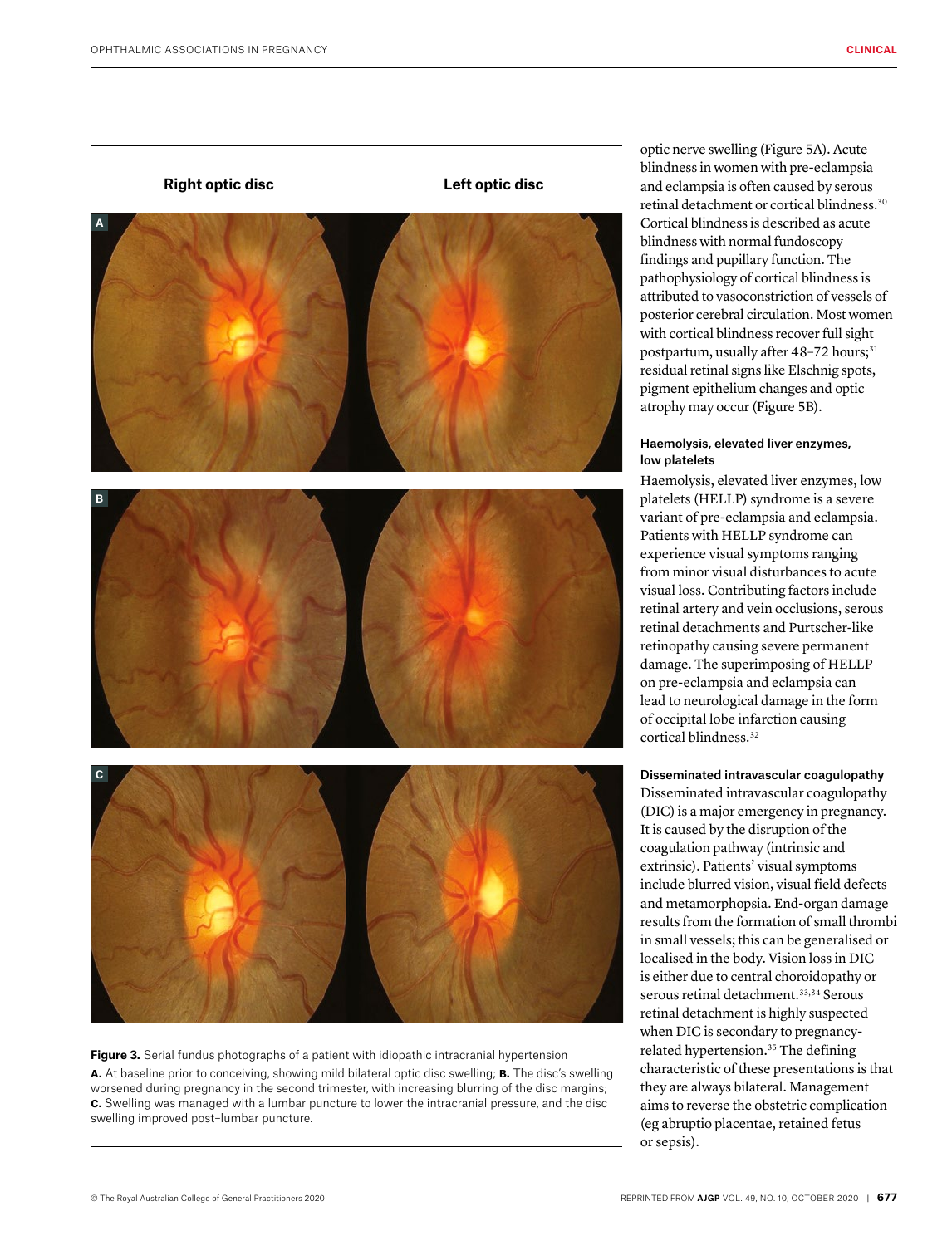#### Thrombocytopenic purpura

Thrombocytopenic purpura (TTP) is a haematological disorder that can occur during pregnancy. It is characterised by microangiopathic haemolytic anaemia and thrombocytopenia, renal failure and neurological disturbances.36 Ocular features to note include arteriolar constriction, exudates, retinal haemorrhage and serous retinal detachment, which occur in approximately 10% of patients with TTP.<sup>37,38</sup> When vessels supplying the optic nerve are thrombosed, it can result in optic nerve atrophy, and a cerebrovascular accident affecting the visual pathway may result in homonymous hemianopia.39,40

## Antiphospholipid antibody syndrome

Antiphospholipid antibody syndrome (APS) is an autoimmune condition with the hallmark feature of thrombophilia in the presence of antiphospholipid antibodies. As many as 14–18% of patients present with ocular symptoms.<sup>41</sup> APS can manifest as conjunctival microaneurysms or telangiectasia, episcleritis, keratitis and iritis. Posterior segment manifestations include retinal detachment, posterior scleritis, vitritis and retinal arterial and vein thrombosis.42 Patients are treated with long-term anticoagulants, and the visual prognosis is good.<sup>43</sup> It is imperative that the practitioner discusses the possibility of APS diagnosis with a rheumatologist or haematologist for ongoing multidisciplinary management.

## Grave's disease

Grave's disease affects 1–2% of all pregnancies.44 The disease can worsen or occur de novo during the first trimester of pregnancy, in addition to high rates of recurrence postpartum. Grave's orbitopathy affects 25% of all patients with Grave's disease and can be a useful indicator during physical examination. Orbitopathy includes proptosis, lid lag, periorbital oedema, extraocular muscle enlargement and fibrosis, optic neuropathy and lacrimal gland dysfunction.<sup>45</sup>

#### Pituitary adenoma

During pregnancy there is a physiological increase in the size of the anterior pituitary gland by, on average, 36% due



**Figure 4.** Fundus examination and optical coherence tomography imaging of a Caucasian woman aged 33 years during her second pregnancy

**a.** In her fifth month of gestation, showing central serous chorioretinopathy in her right eye; **b.** Spontaneous resolution of the subretinal fluid in the postpartum period



**Figure 5.** Coloured fundus photographs of a patient with pre-eclampsia

**a.** Bilateral retinal haemorrhage with both flame-shaped and blot haemorrhage (H) and lipid exudate (E), especially around the left macula and bilateral optic nerve swelling (O); **b.** Postpartum; the blood pressure was controlled and the retinal changes improved after five weeks, but the patient had residual right optic atrophy (OA) showing pallor of the optic nerve and residual exudates.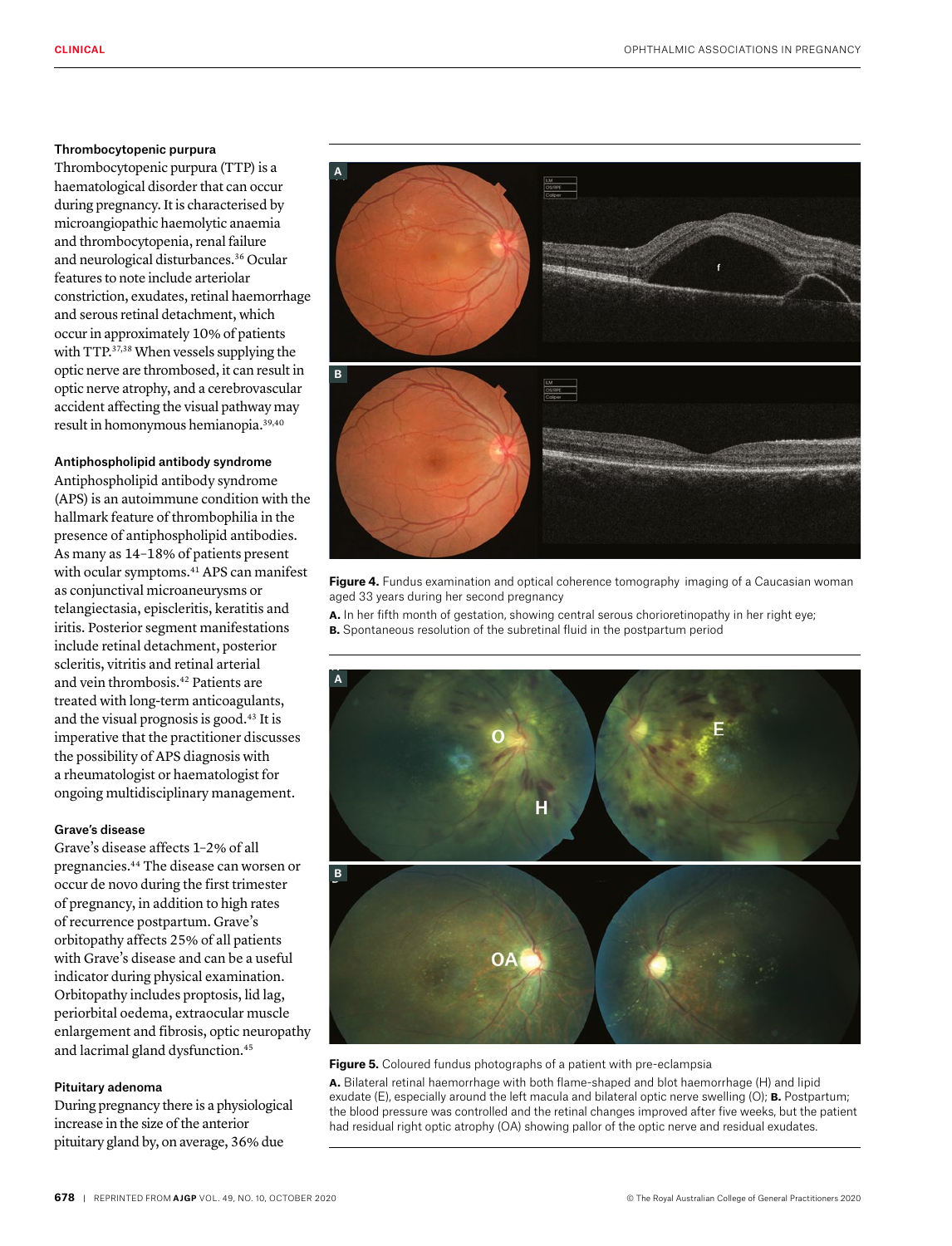to an increase in oestrogen levels and prolactin-secreting cells.46 Therefore, a previously undetected pituitary adenoma may manifest during pregnancy. Any pregnant woman who develops a headache, visual disturbances, visual field changes (especially bitemporal changes), decreased visual acuity and diplopia should be investigated thoroughly.47 Pregnant women with known pituitary adenomas should be managed by multidisciplinary teams involving an endocrinologist and neuro-ophthalmologist. These patients require a monthly visual field and visual acuity assessment and evaluation of the optic nerve. Most adenomas will regress following pregnancy, leaving no vision compromise postpartum (Figure 6).<sup>27</sup>

**A**

# **Conclusion**

Physiological ophthalmic manifestations are common in pregnancy and may account for the majority of patients' visual symptoms; such physiological changes can be managed in the community by general practitioners and optometrists. Pregnant patients with pre-existing eye conditions can be referred to their ophthalmologists for monitoring during pregnancy to avoid deterioration. Women with systemic conditions such as HELLP syndrome, DIC and eclampsia will require interdisciplinary specialty management in a hospital with an antenatal service.

#### **Authors**

Queena Qin MBBS, BMedSc (Hons), Clinical Associate Lecturer, The University of Adelaide, SA Celia Chen MBBS, MPH, PhD, FRANZCO, Associate

**B Left eye Right eye** 

Professor, Flinders University, SA; Consultant Ophthalmologist, Flinders Medical Centre, SA Sudha Cugati MBBS, MS, PhD, FRANZCO, Senior Lecturer, The University of Adelaide, SA; Staff Specialist, Modbury Hospital, SA. sudha.cugati@sa.gov.au Competing interests: None. Funding: None. Provenance and peer review: Not commissioned, externally peer reviewed.

#### **References**

- 1. Carlin A, Alfirevic Z. Physiological changes of pregnancy and monitoring. Best Pract Res Clin Obstet Gynaecol 2008;22(5):801–23. doi: 10.1016/j.bpobgyn.2008.06.005.
- 2. Jadotte YT, Schwartz RA. Melasma: Insights and perspectives. Acta Dermatovenerol Croat 2010;18(2):124–29.
- 3. Park SB, Lindahl KJ, Temnycky GO, Aquavella JV. The effect of pregnancy on corneal curvature. CLAO J 1992;18(4):256–59.
- 4. Imafidon CO, Imafidon JE. Contact lens wear in pregnancy. Cont Lens Anterior Eye 1991;14(2):75–78. doi: 10.1016/S0141- 7037(91)80045-N.



Figure 6. Coronal magnetic resonance imaging scan and visual field study of a patient with a pituitary adenoma during pregnancy **a.** Pituitary adenoma (star) enlarged during pregnancy and abutting the optic chiasm from below (arrow); **b.** The resulting bitemporal hemianopia; **c.** Postpartum, the adenoma regressed in size and was not compressing the chiasma (arrow); **d.** The bitemporal hemianopia resolved postpartum.